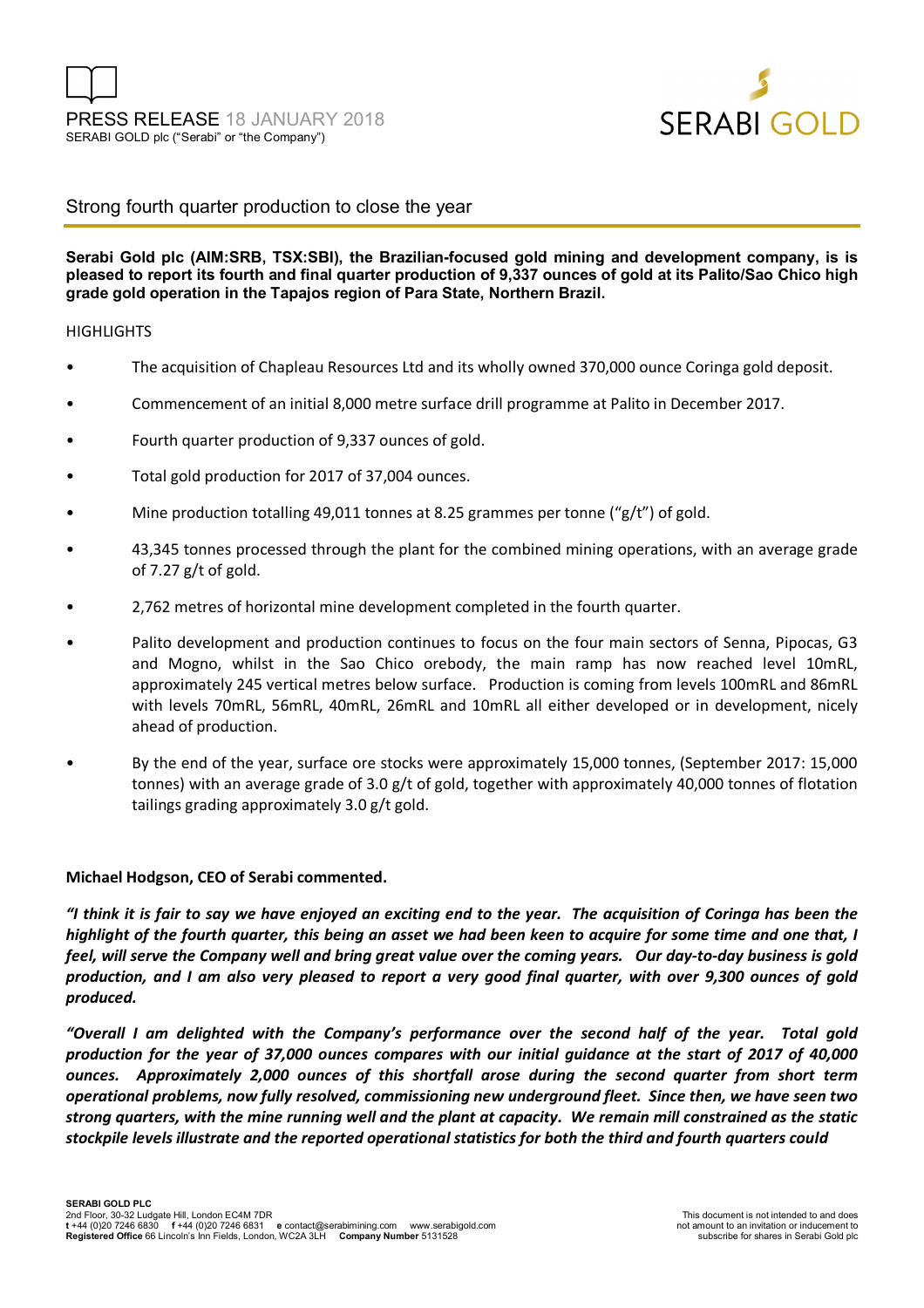

*not, realistically, have been improved by much. I am, therefore, more than happy with the recent performance and the year end results.* 

 *"The fourth quarter saw mine production from both the Palito and Sao Chico orebodies performing well. Average grades were maintained at over 8.0 g/t, and on-going mine development is progressing as planned. I am particularly pleased with how the Sao Chico orebody is shaping up, with the payability of ore development seemingly improving with depth.* 

 *"At the Palito orebody, seven veins out of the 25 veins that comprise the total geological resource are now in various stages of development and production. The Pipocas, G3, and Senna veins remain the backbone of our sources of ore, with smaller contributions from the newly developed Jatoba, Mogno, Zonta and G1 veins.* 

*"In the plant, the performance during the quarter was as good as we can reasonably expect. The plant is at full capacity and continues to perform excellently. With approximately 43,300 tonnes of run of mine ore ("ROM") milled this represents a 7.5 per cent improvement on the same quarter in 2016. As I have mentioned in previous reports, the existence of a 15,000 tonne coarse ore stockpile and a further 40,000 tonnes of stockpiled flotation tails (with an average grade of around 3g/t of gold) on surface, is both a source of comfort and frustration.* 

*"During 2018, we will have in place an additional independent conveyor to feed the flotation tails directly into the ball mills, allowing this material to be added directly to the current dry mill feed, and increasing the tonnage of this material that can be treated each month. We hope this operational improvement can be commissioned by the end of January.* 

*"As reported last quarter, the results of our ore sorting test-work on the Palito ore have been excellent and we plan to introduce this to the production flowsheet during 2018. We mine the veins at Palito as selectively as possible, with head grades in excess of 8.0 g/t gold as evidence of this, but the grade of the ore feed entering the plant can be further improved using an ore sorter without compromising ounces. The ore sorter can eliminate significant volumes of waste material that are unavoidably in the ore feed, and consume plant capacity and energy. Regrettably, with the lead time involved, we will not see any real impact until late 2018 at best, but having had a surface coarse-ore stockpile of between 15,000 tonnes and 25,000 tonnes since operations commenced, one can see the operation will otherwise always be plant constrained. Payback of the estimated US\$1.2 million cost is expected to be less than 12 months.* 

*"In December, we saw the long awaited start of a surface exploration drill programme. The purpose of the programme is to drill some of the many potential vein extensions identified at Palito. The initial programme is for approximately 8,000 metres but I hope that over the course of the year we will be able to undertake further drilling, including, in particular, a programme at Sao Chico. The Palito orebody hosts a resource that extends over a one kilometre strike length, but sits within a trend and there are now clearly indications that have allowed the veins and their mineralisation to be traced over approximately four kilometres. The continuity, grade and payability of the ore in these veins still needs to be established, but only drilling will determine this. The Sao Chico orebody is completely open along strike with very little information outside the immediate mine limits. Again there are strong indications that substantial strike extensions of the principal vein and adjacent veins are waiting to be defined.* 

*"Ultimately, we have plans that would involve a much more ambitious drilling programme targeting up to two million ounces of total mineral resource across the two ore-zones, with the full programme, totalling 60,000 meters, to be completed in two phases. This initial 8,000 metres forms part of phase one and is a programme*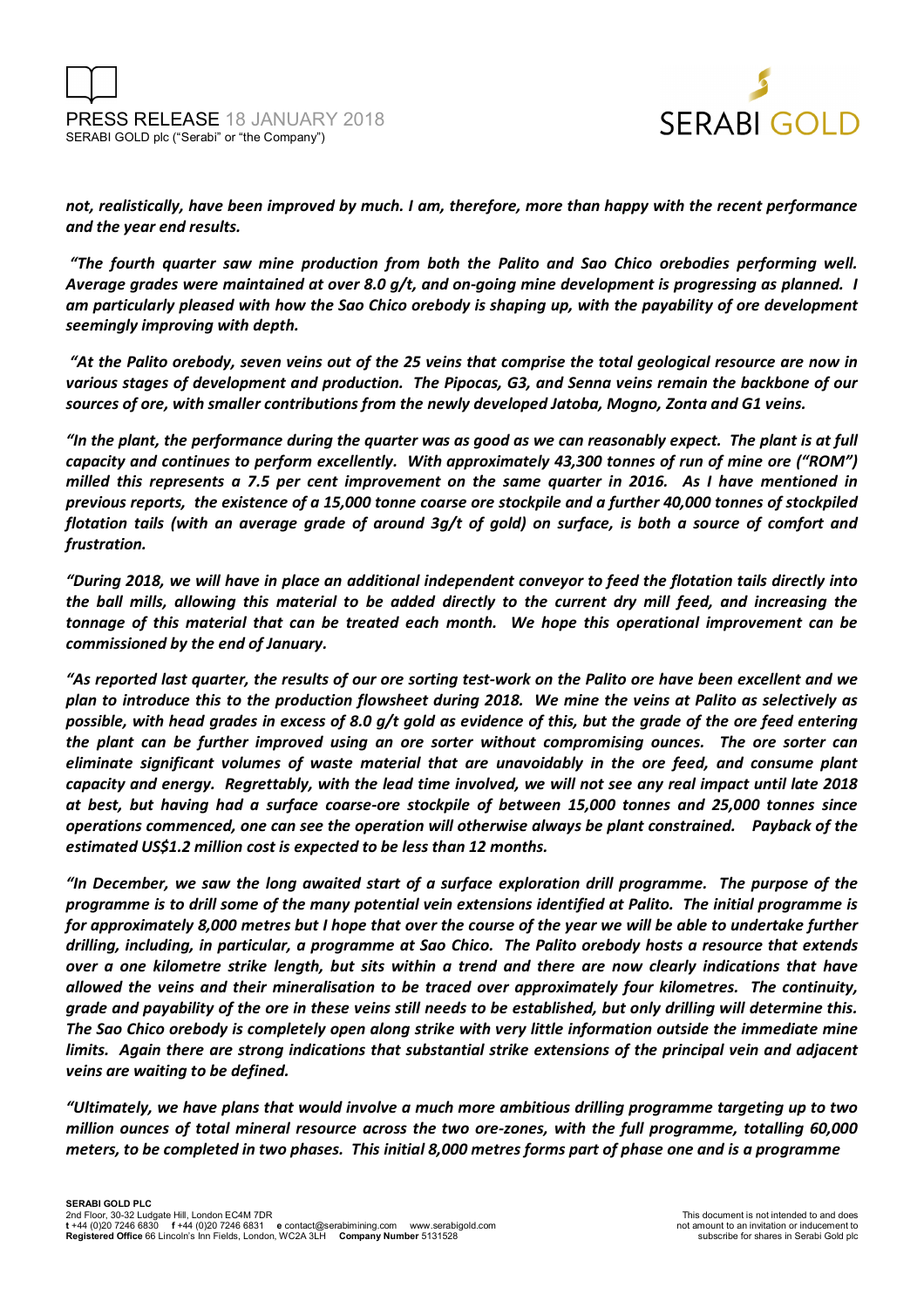



*we can start comfortably and commit to out of operational cash flow. I will be providing further updates on this programme, as results are generated, during the first quarter of 2018.* 

*"A concern voiced by many investors about junior gold production companies is their ability to consistently, month after month, deliver on production. Serabi has now since the start of 2016 enjoyed eight quarters of regular production and averaged over 9,500 ounces of gold per quarter over this period, which I feel clearly demonstrates our ability to deliver consistency and stability.* 

*"The acquisition of Coringa, it's permitting and development over the forthcoming period along with successful exploration results in 2018 will, we hope, form the basis of significant expansion of gold production for Serabi, as we seek to establish ourselves as a significant gold producer in Brazil with a target of an annualised production rate of 100,000 ounces within the next two years."* 

## Results

Total production for the fourth quarter of 2017 was 9,337 ounces of gold, generated from the processing of 43,345 tonnes of ore at overall average grades of 7.27  $g/t$  of gold, which was sourced from mined ore from the Palito and Sao Chico orebodies, supplemented with lower grade surface stockpiled ROM and flotation tailings. Mined tonnage for the quarter totalled 49,011 tonnes with a grade of 8.25 g/t of gold.

At 31 December 2017, there were coarse ore stocks of approximately 15,000 tonnes of ore with an average grade of 3.0 g/t of gold, and approximately 40,000 tonnes of flotation tails with an average grade of 3.0 g/t of gold. These stockpiles are being consumed, albeit not as quickly as forecast, and for now the operation remains plant constrained.

A total of 2,762 metres of horizontal development has been completed during the quarter, of which approximately 1,410 metres was ore development. The balance is the ramp, cross cuts and stope preparation development.

## 2018 Production Guidance

Management does not anticipate a major shift in mine performance and therefore hard rock gold production, in 2018 compared with 2017. However, with the ability to process increased levels of stockpiled flotation tails in 2018, management expects that gold production for 2018 will exceed that of 2017 and be up to 40,000 ounces.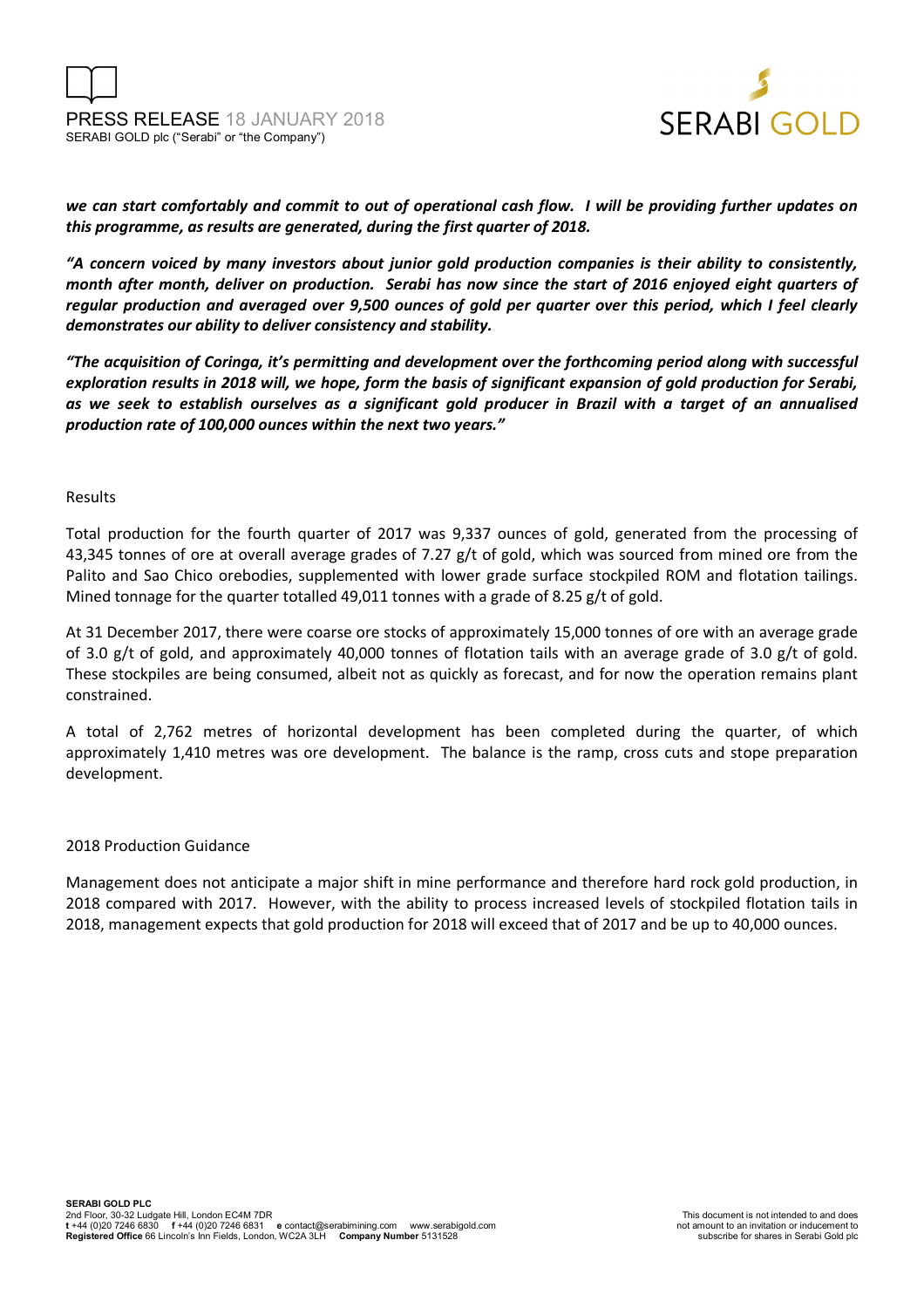PRESS RELEASE 18 JANUARY 2018 SERABI GOLD plc ("Serabi" or "the Company")



#### **Key Operational Information**

| SUMMARY PRODUCTION STATISTICS FOR THE FOUR OUARTERS TO 31 DECEMBER 2017 |                     |        |                  |                  |        |                 |        |        |        |        |         |
|-------------------------------------------------------------------------|---------------------|--------|------------------|------------------|--------|-----------------|--------|--------|--------|--------|---------|
|                                                                         |                     | Qtr 1  | Otr <sub>2</sub> | Qtr <sub>3</sub> | Qtr 4  | Year to<br>Date | Qtr 1  | Qtr 2  | Qtr 3  | Qtr 4  | Total   |
|                                                                         |                     | 2017   | 2017             | 2017             | 2017   | 2017            | 2016   | 2016   | 2016   | 2016   | 2016    |
| Horizontal<br>development - Total                                       | Metres              | 2,251  | 1,855            | 2,996            | 2,762  | 9,864           | 2,925  | 2,941  | 2,649  | 2,694  | 11,209  |
| Mined ore – Total                                                       | Tonnes<br>Gold      | 36,918 | 41,684           | 41,263           | 49,011 | 168,876         | 37,546 | 33,606 | 43,133 | 44,579 | 158,864 |
|                                                                         | grade (g/t)         | 10.12  | 7.80             | 9.80             | 8.25   | 8.92            | 11.02  | 9.56   | 9.61   | 8.94   | 9.74    |
| Milled ore                                                              | Tonnes              | 41,722 | 43,294           | 44,205           | 43,345 | 172,565         | 36,615 | 39,402 | 42,464 | 40,485 | 158,966 |
|                                                                         | Gold<br>grade (g/t) | 7.62   | 6.29             | 7.28             | 7.27   | 7.11            | 8.58   | 8.17   | 8.08   | 7.60   | 8.11    |
| Gold production (1)(2)                                                  | Ounces              | 9,861  | 8,148            | 9,657            | 9,337  | 37,004          | 9,771  | 9,896  | 10,310 | 9,413  | 39,390  |

(1) Gold production figures are subject to amendment pending final agreed assays of the gold content of the copper/gold concentrate and gold doré that is delivered to the refineries.

(2) Gold production totals for 2017 include treatment of 4,568 tonnes of flotation tails at a grade of 3.97 g/t (2016 full year : 16,716 tonnes)

(3) The table may not sum due to rounding.

## **Enquiries**

# **SERABI GOLD plc**

**Michael Hodgson t** +44 (0)20 7246 6830<br>Chief Executive **m** +44 (0)7799 473621 m +44 (0)7799 473621

**Clive Line** t +44 (0)20 7246 6830<br>Finance Director **m** +44 (0)7710 151692 m +44 (0)7710 151692

**e** contact@serabigold.com

www.serabigold.com

#### **BEAUMONT CORNISH Limited**

**Nominated Adviser & Financial Adviser**  Roland Cornish **t** +44 (0)20 7628 3396 Michael Cornish **t** +44 (0)20 7628 3396

## **PEEL HUNT LLP**

**UK Broker** Ross Allister **t** +44 (0)20 7418 8900

**Blytheweigh** 

**UK Financial PR** 

Tim Blythe **t** +44 (0)20 7138 3204  $t +44 (0)20 7138 32$ 

Chris Burrows **t** +44 (0)20 7418 8900

Copies of this announcement are available from the Company's website at www.serabigold.com.

Neither the Toronto Stock Exchange, nor any other securities regulatory authority, has approved or disapproved of the contents of this announcement.

**This announcement is inside information for the purposes of Article 7 of Regulation 596/2014.** 

**The person who arranged for the release of this announcement on behalf of the Company was Clive Line, Director.** 

**GLOSSARY OF TERMS**  The following is a glossary of technical terms: "Au" means gold.